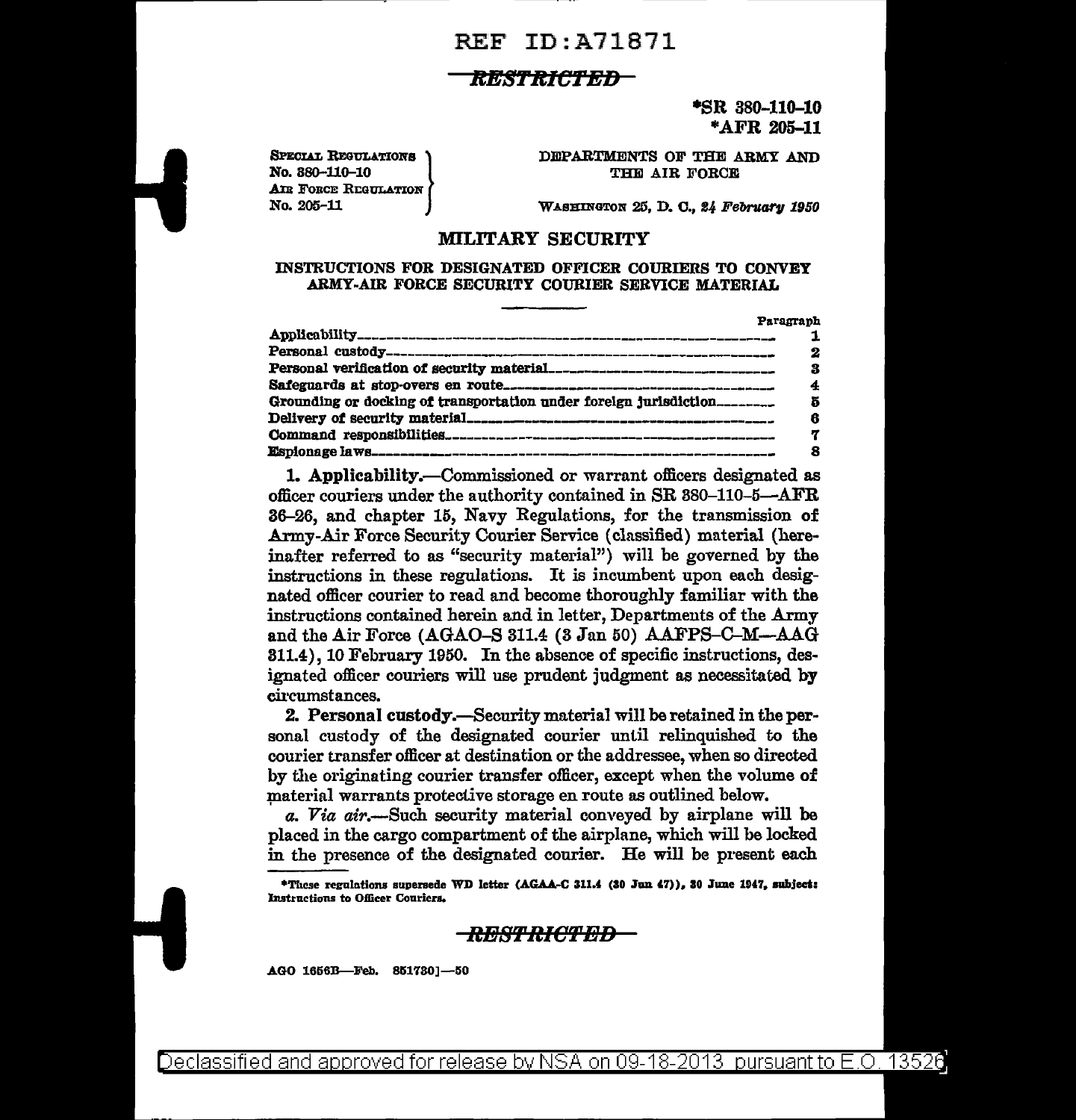# REF ID:A71871

SR 380-110-10 AFR 205-11

time this compartment is opened to insure that the security material is not off-loaded en route without his knowledge.

*b. Via rail.-Such* security material conveyed by train will be placed in inclosed bedroom accommodations which will be kept under the immediate protection and custody of the designated courier at all times except when suitable armed guard is available for relief purposes. (See par.  $4b(1)$ .)

*o. Via water.-Such* security material conveyed by-

- (1) Military Sea Transport Service transports operated by United States Government personnel will be placed in a locked stateroom or compartment, which will be kept under-
	- ( a) Personal protection and custody of the designated courier, or
	- (b) Armed guard (see par.  $4b(1)$ ) furnished by the transport commander or commanding officer of troops.
- (2) Vessels of United States registry, other than indicated above, and foreign registry will be placed in a locked stateroom or compartment, which will be kept under the personal protection and custody of the designated courier at all times, except when suitable armed guard is available for relief purposes.  $(See par. 4b(1).)$

3. Personal verification of security material.—The designated courier personally will check and verify each security courier article by APS rotary lock number or article number when loaded on or unloaded from any type conveyance or transport.

4. Safeguards at stop-overs en route. $-a$ . When stop-overs en route are necessary, security material will be placed in custody of the courier transfer officer thereat.

*b.* When no courier transfer officer is available, it will be protected in the following manner until travel to destination is resumed:

- {l) Placed under armed guard of the United States Government who will be instructed to permit no one to withdraw, dispatch, or otherwise have access to the matter until personally relieved by the designated courier; or
- {2) Placed temporarily in the custody of the security officer oi .Army, Navy, or Air Force commands, or United States Embassy, Legation, or Consulate.

*o.* When circumstances prevent resumption of travel with the material, the designated courier will notify the courier transfer officer at either point of origin or destination, whichever is nearest, as to the reason, and request disposition instructions.

A.GO 1656B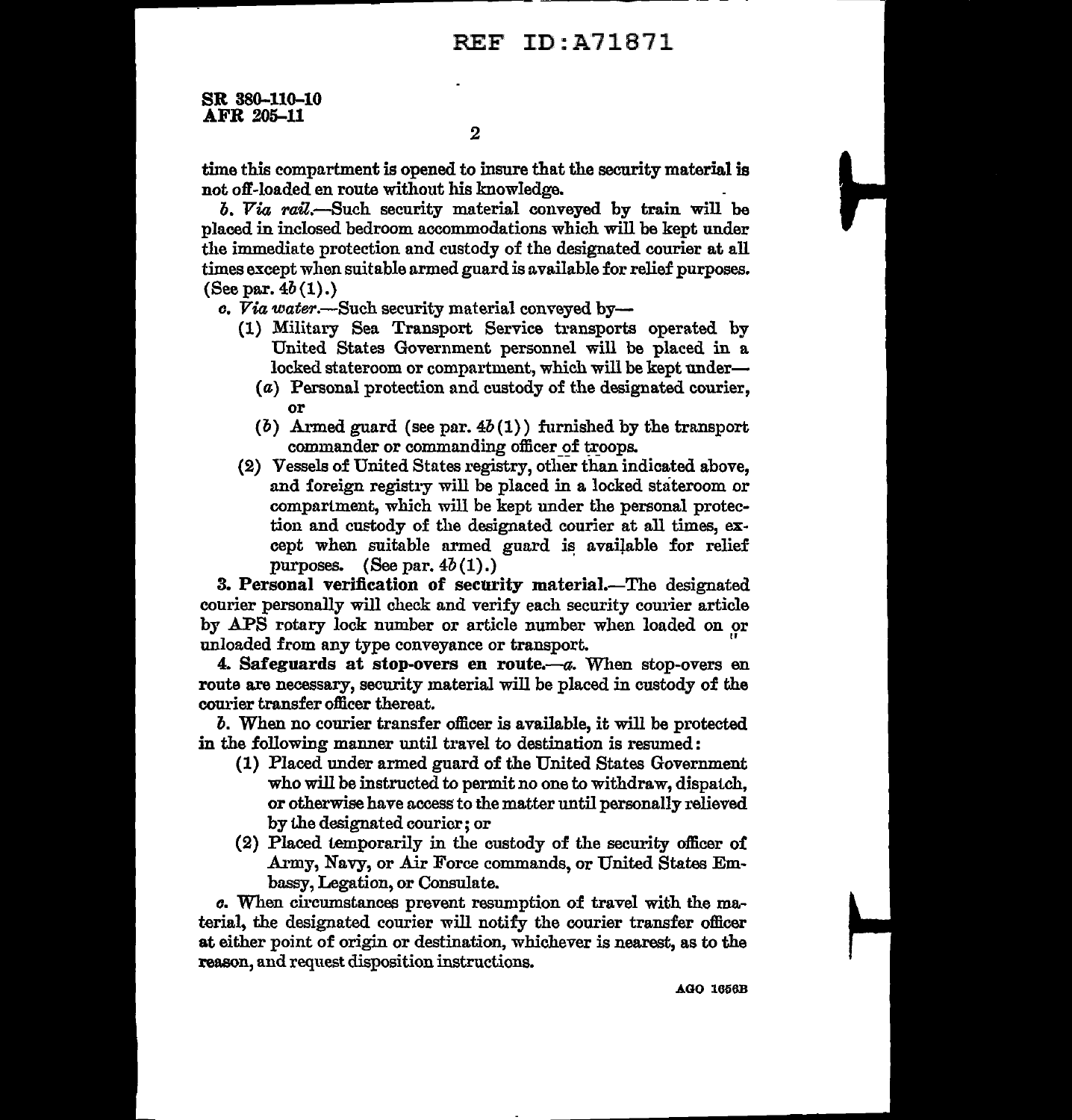# REF ID:A71871

 $\ldots$  d. Under no circumstances will custody of the material be relinquished to any person for forwarding to destination except to a courier transfer officer, unless other disposition instructions as indicated above :are received.

5. Grounding or docking of transportation under foreign jurls· diction.--a. Where seizure or probable compromise appears imminent. the designated courier will-

 $(1)$  Destroy the pouches or their contents by burning.

- $(2)$  If not subject to burning, mutilate beyond recognition; or
- ( 3} Weight and sink such security material by the most practical method.

*b.* Detailed instructions on destruction of security material are contained in directives issued to Army-Air Force security courier officers.

6. Delivery of security material. $-a$ . Positive identity of the courier transfer officer, the addressee, or the individuals indicated in paragraph  $4b(2)$  will be established before the courier material is surrendered.

*b.* Receipt will be obtained from the courier transfer officer, the addressee, or the individuals indicated in paragraph  $4b(2)$ , and a copy retained by the designated courier for his records.

7. Command responsibilities.—In accordance with current regulations, any Army or Air Force commander upori whom request is made by the designated courier will, to the maximum extent possible-

a. Furnish proper storage and armed guards when necessary for safeguarding security material.

**b.** Provide adequate transportation for the proper transmission of security material.

8. Espionage laws.--Attention is directed to the following extract of Title 18, U. S. C., Section 793:

Whoever, lawfully or unlawfully having possession of, access to, control over, or being lntrusted with any documents, writing, code book, signal book, sketch, photograph, photographic negative, blue print, plan, map, model, instrument, appliance, or note relating to the national defense, willfully communicates or transmits or attempts to communicate or transmit the same to any person not entitled to receive it, or willfully retains the same and fails to deliver it on demand to the officer or employee of the United States entitled to receive it; or

Whoever, being intrusted with or having lawful possession or control of any document, writing, code book, signal book, sketch, photograph, photographic negative, blue print, plan, map, model, note, or information, relating to the national defense, through gross negligence permits the same to be removed from its proper place of custody or delivered to anyone in violation of his trust, or to be lost, stolen, abstracted, or destroyed-

 $\blacksquare$ 

'\J